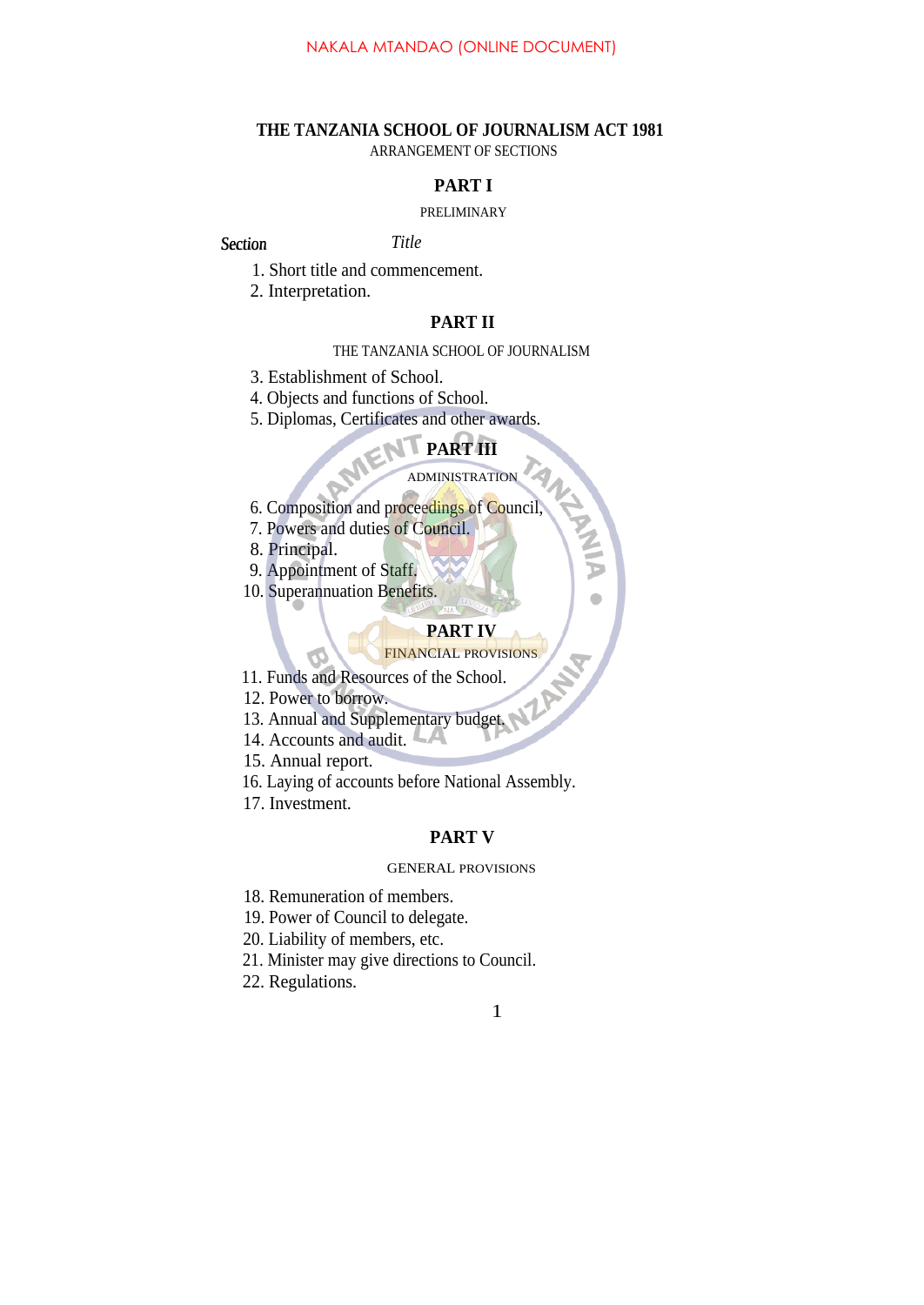# **THE UNITED REPUBLIC OF TANZANIA**



No. 8 OF 1981

OF *President*

7TH MAY, 1981

 $[$ 

An Act to establish the Tanzania School of Journalism

ENACTED by the Parliament of the United Republic of Tanzania.

RMENT

### **PART I**

## PRELIMINARY

**1.**-(1) This Act may be cited as the Tanzania School of Journalism Act, 1981, and, subject to subsection (2), shall come into operation on such date as the Minister may, by notice in the *Gazette,* appoint.

(2) Part II of this Act shall be deemed to have come into operation on the first day of July, 1974.

**2.** In this Act, unless the context requires otherwise-

''the Council'' means the Council of the School established by section 6; ''member'' in relation to the Council means a member of the Council

and includes the Chairman. and Vice-Chairman;

''Minister' means the Minister for the time being responsible for Information and Broadcasting;

''Principal,'' means the Principal of the School appointed under section 8;

''School'' means the Tanzania School of Journalism established by section 3.

Short title and commencement

Interpretation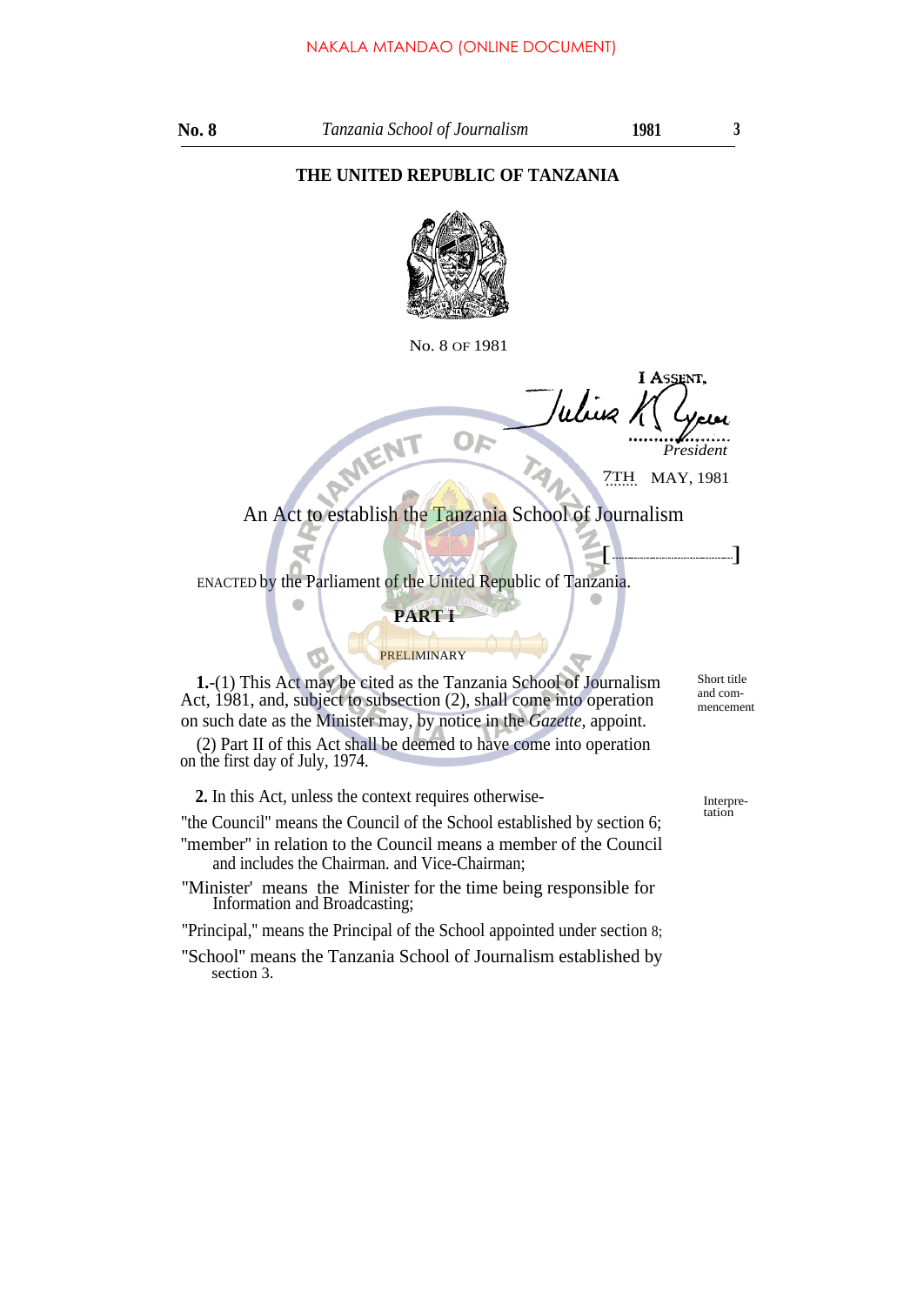#### **PART II**

#### THE TANZANIA SCHOOL OF JOURNALISM

Establish- **3.**-(1) There is hereby established a school to be known as the ment of the Tanzania School of Journalism.

- School (2) The school shall be a body corporate and shall-
	- (a) have perpetual succession and an official seal;
	- (b) m its corporate name, be capable of suing and being sued;
	- (c) subject to this Act, be capable of holding purchasing or acquiring in any other way, any movable or immovable property, and of disposing of any of its property.

- Objects and **4.** The objects and functions of the School shall be-<br>functions of (a) to provide facilities for the study of and train
- ciples, procedures and techniques in journalism and in subjects related to journalism as the Council may from time to time decide; functions of (a) to provide facilities for the study of, and training in the pri-
	- (b) to conduct training programmes leading to recognized professional and sub-professional qualifications in journalism and in such other associated subjects as the Council may from time to time decide;
	- (c) to engage in research into theoretical, operational and orga-
	- nizational problems and training needs in journalism in the United Republic and. to evaluate the results achieved by the 'training programmes of the School;
	- (d) in co-operation with public authorities and other organizations, to engage in any other educational activity which, in the opinion of the Council, is necessary, expedient or conducive for the, promotion or journalism within the United Republic;
	- (e) to sponsor, arrange or provide facilities for conferences and . seminars;
	- (f) to conduct professional examinations and to grant Professional and sub-professional diplomas, certificates of different types and other awards of the School;

Diplomas. **5.**-(1) The School may grant advanced diplomas, certificates or other

- certificates awards to Persons-<br>
and other (a) in respect of courses of study provided by the School with the approval of the Council; or
	- (b) who. in the, opinion of the Council, are entitled to receive such diplomas, certificates or other awards.

(2) Where, after the commencement of this Part but before the enactment of this Act, any advance diploma' certificate or other award was granted by the School or any other lawful act was done in furtherance of the objects and purposes for which the School is established, the advanced diploma, certificate or other award shall be deemed to have been granted, and the lawful act shall be deemed to have been done, under this Act.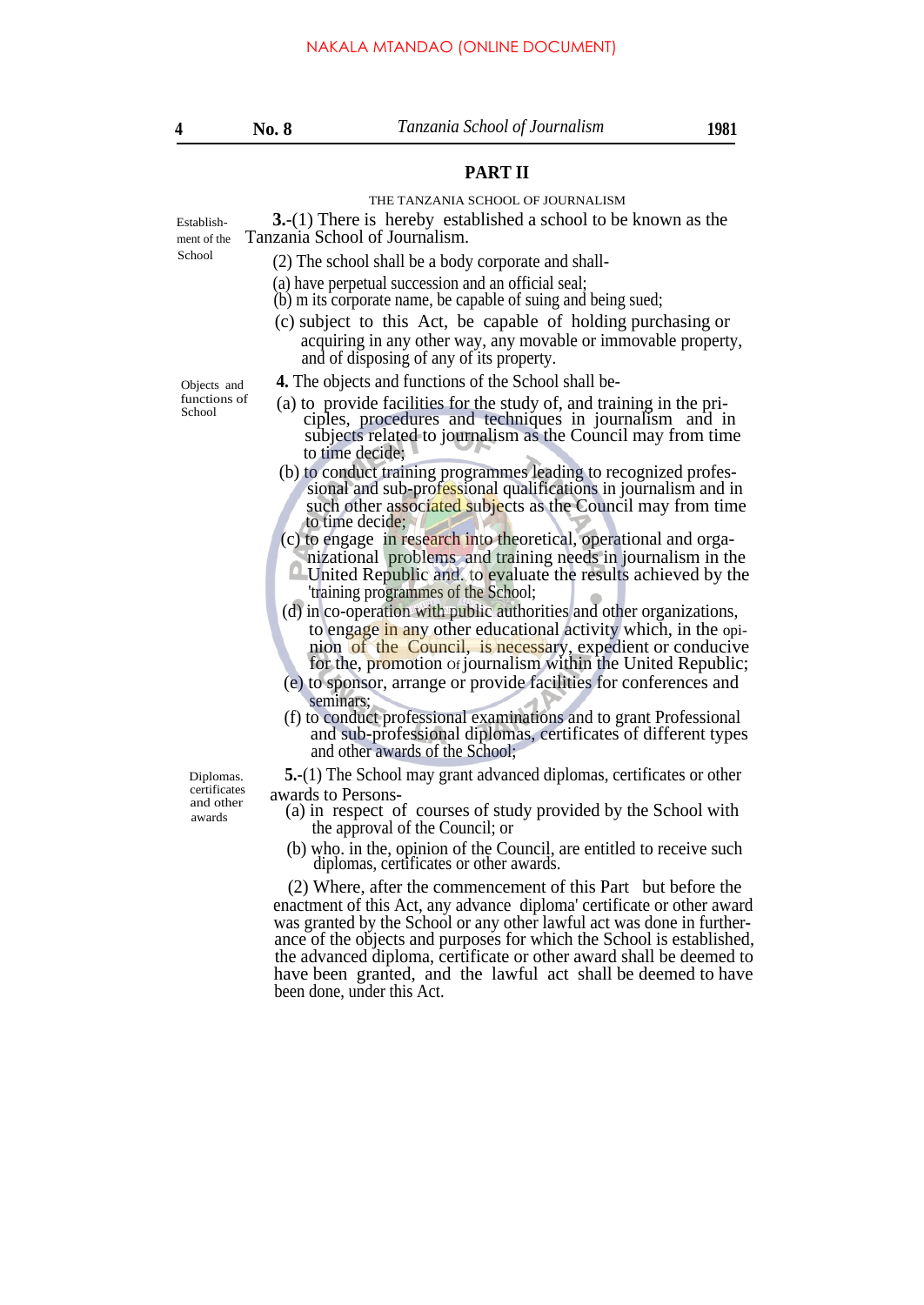#### **PART III**

#### ADMINISTRATION

**6.**-(1) There shall be a Council of the School which shall, subject to this Act, be responsible for the performance of the functions and management of the affairs of the School.

(2) The Provisions Of the Schedule to this Act shalt have affect in respect of the constitution of -the Council, its Proceedings and other matters relating to it.

(3) Save in the case of matters relating to the appointment of the Chairman of the Council, the Minister may, by order in the *Gazette,* amend, add to, vary or replace any of the provisions of the Schedule to this Act.

**7.**-(l) Subject to the provisions of this Act, the administration and control of the School is hereby vested in the Council.

(2) In Particular and without prejudice to the generality of subsection (1) the Council shall have power-

- (a) to administer the movable and immovable properties of the School;
- (b) to administer the funds and other assets of the School;
- (c) to signify the acts of the School by use of the official seal;
- (d) on behalf of the School, to receive fees, gifts, grants, and other moneys and to make disbursements to other persons or bodies;
- (e) subject, to the provisions of this Act, to appoint such officers of the School as it may deem necessary; and
- (f) to do all acts or things provided for in this Act, or which may. in the opinion of the Council, be necessary for the proper carrying out of the functions of the School.

**8.**-(l) There shall be a Principal of the School who shall be appointed by the President.

(2) The Principal shall hold office upon such terms and conditions as may be specified in relation to his office.

(3) The Principal shall be the chief executive officer of the School and shall exercise such of the functions of the School as the Council may delegate to him to enable him, to transact all the day-to-day business of the School, and in particular, but without prejudice to the generality of the foregoing and subject to any directions, conditions or restrictions given or imposed by the Council, the Principal shall have

power to exercise supervision and control over acts and proceedings of all the employees of the School, and to decide upon and to dispose of all questions relating to the terms and conditions of service of the employees of the School.

(4) In the exercise of the powers vested in him by this section or delegated to him by the Council, the Principal shall comply with any direction of policy of a general or specific nature given to him by the Council and shall not, without the prior approval of the Council, whether

Power and duties of the Council

Composition and proceedings of Council

Principal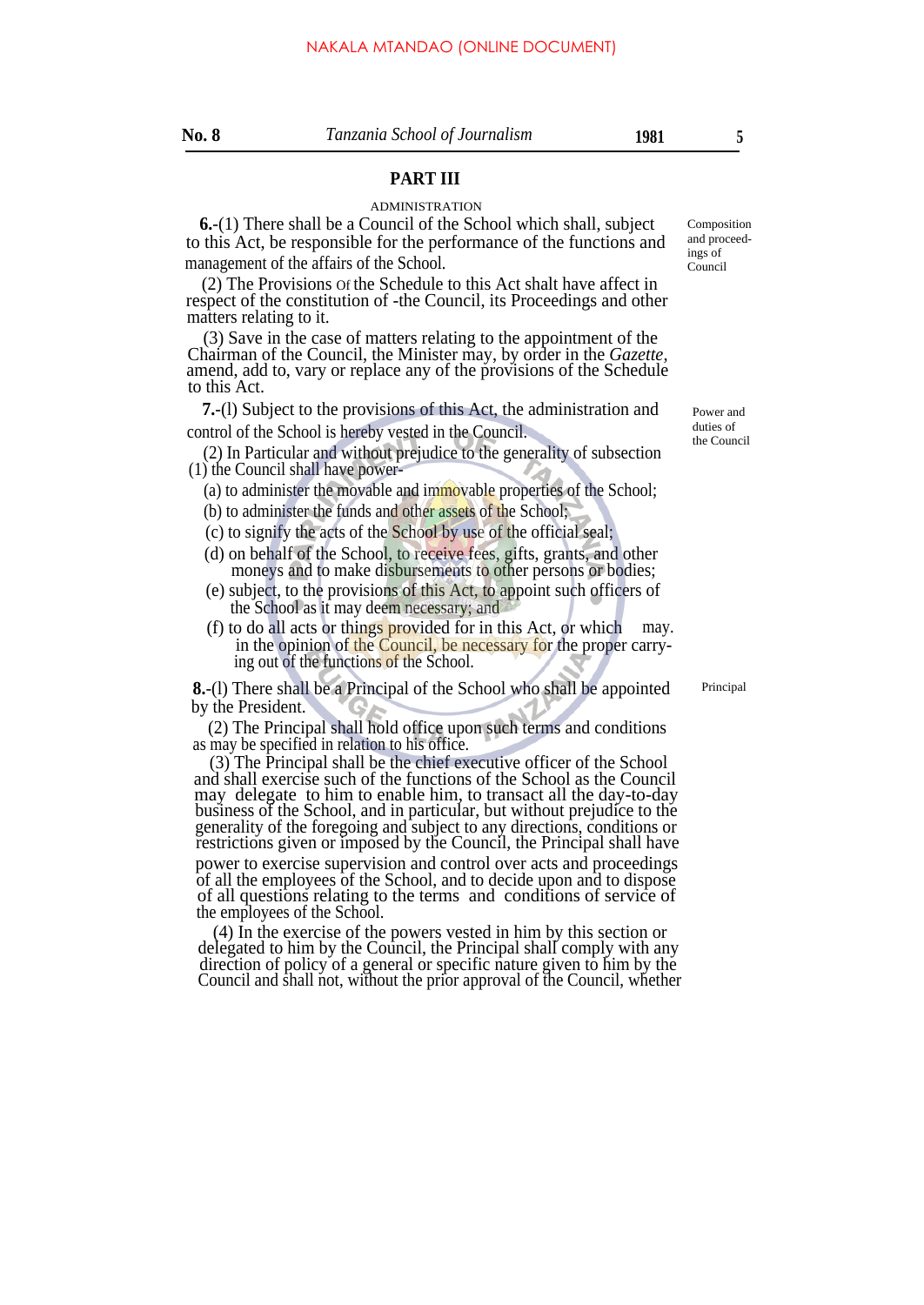out of the functions of the School-

given generally or specifically, depart or permit the departure from the approved estimates of expenditure of tile approved establishment of the School or the normal procedures for dealing with any particular matter.

9. The Council may, from time to time, appoint at such terms and conditions as it may consider tit. such academic and administrative staff of the School as it may consider necessary for the Proper carrying

Appointment of other employees

 $Superannua-$  10. Subject to any written law for the time being In force relating tion benefits to pensions, the Council Mayto pensions, the Council May-

- (a) grant gratuities or other retirement allowances or benefits to tile employees of the School;
- (b) establish and contribute to any superannuation fund for employees of the School;
- (c) require any employee of the School to contribute to any superan uation fund so established, and fix the amounts and the method of payment of the contribution.

Funds and 11. The funds and resources of the School shall consist of-

- Resources (a) such sums as may be provided by Parliament for the Purposes of the School; of the School:
	- (b) donations and grants from any person or body of persons'
	- (c) such sums as the School may, from time to time, borrow in accordance with this Act;
	- (d) au other sums which may in any manner become payable to or vested in the School in respect of any matter incidental to the carrying out of its functions.

12.-(1) With the prior approval of the Minister, given after consuatation with the Minister for the time being responsible for finance**,** the Council may, from time to time, borrow moneys for the purposes of the School by Way of loan or overdraft, and upon such security and upon such terms and conditions relating to repayment of the principal and payment of interest, as the Council may consider fit.

(2) A person lending money to the Council shall not be bound to enquire whether the borrowing of that money by the Council has been approved by the Minister.

13-(1) In this Part, ''financial year'' means any period not exceeding twelve consecutive months designated in that behalf by the Council, subject to subsection (2).

(2) The first financial year shall commence on the date of the commencement of this Act and may, be of a period longer or shorter than twelve months.

(3) Not less than two month, before the beginning of any financial year, other than the first year, the Council shall, at a meeting specially convened for that purpose, pass a detailed budget , in this Act called the "annual budget, of the amounts respectively-

(a) expected to be received, and

Power to borrow

> Annual and Supplementary budget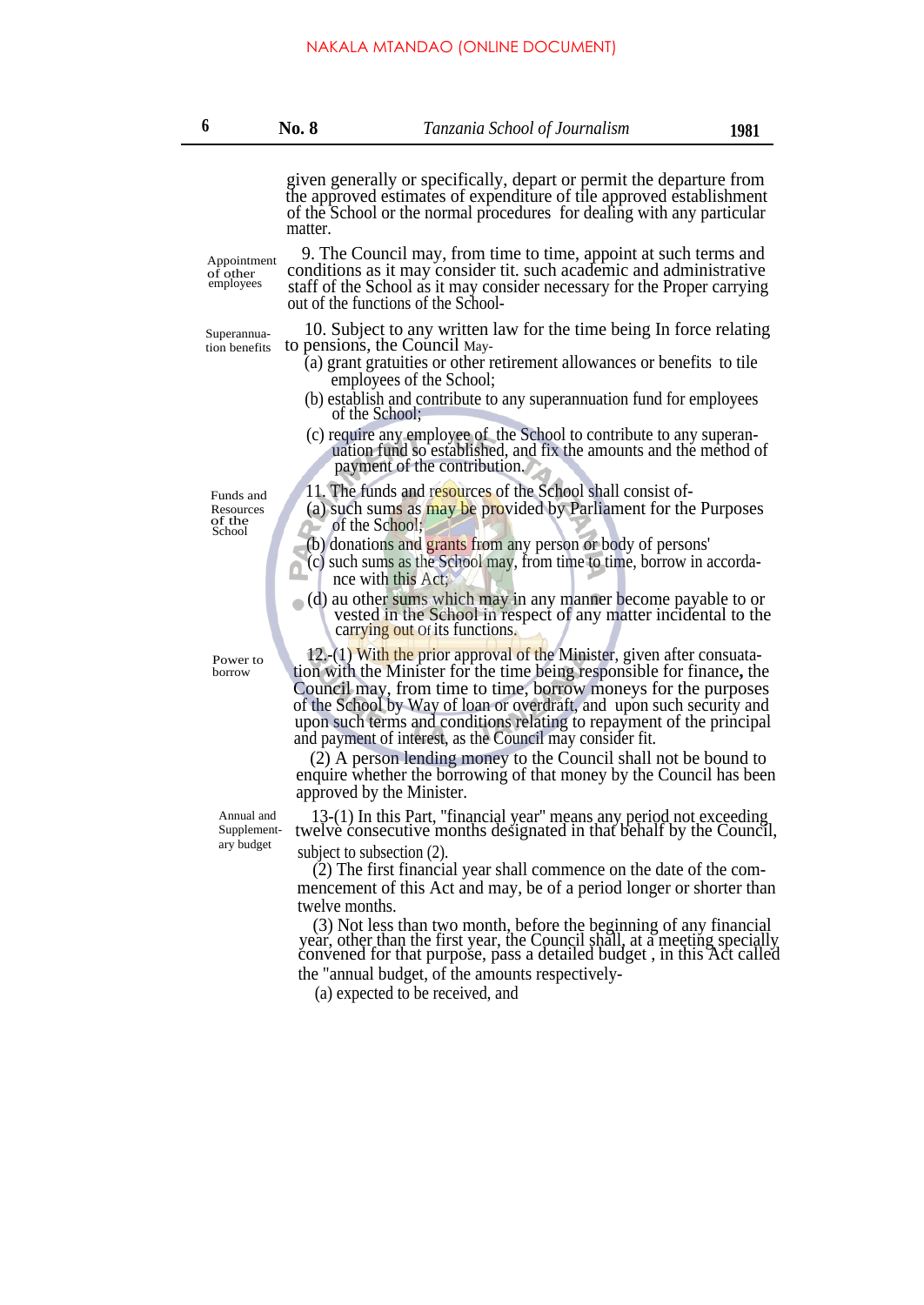(b) expected to be disbursed,

by the School (luring the financial year, and whenever circumstances so require, the Council may pass a supplementary budget in any financial year.

(4) The annual budget and every supplementary budget shall be in such form and include such details as the Minister may approve.

(5) Immediately, upon passing any annual budget or supplementary budget, the Council shall submit to the Minister for his approval, the annual budget or, as the case may be, the supplementary budget.

(6) The Minister shall, upon receipt of any annual or supplementary budget, approve or disapprove it or may approve it subject to such amendments as he may consider fit.

(7) Where the Minister approves any annual or supplementary budget, with or without amendment, the budget, as approved by him, shall be binding on the Council and the Council shall, subject to, sub-section (8), confine the disbursements of the School within the details and amounts contained in the budget as approved by the Minister.

(8) The Council may-

- (a) with the written sanction of the Minister make a disbursement which is not provided for in the budget;
- (b) adjust expenditure limits to take account of circumstances not reasonably foreseeable at the time (the budget was prepared;

but the Council shall, within two months of the adjustment of expenditure limits, submit a supplementary budget to the Minister.

**14.**-(1) The Council shall cause to be provided and kept proper books of accounts with respect to-

- (a) the receipt and expenditure of money by, and other financial transactions of, the School;
- (b) the assets and liabilities of the School;

and shall cause to be made out for every financial year, a balance sheet and a statement showing the details of the income and expenditure of the School including assets and liabilities.

(2) The Council shall, not later than six months after the end of every financial year, cause the accounts, including the balance sheet, of the School to be audited by the Tanzania Audit Corporation, established  $A_{\text{cts, 1968}}$ by the Tanzania Audit Corporation Act, 1968.

(3) As soon as the accounts have been audited, and m any case not later than six months after the audit, the Council shall submit to the Minister a copy of the audited statement of accounts together with a copy of the report on that statement made by the auditors.

**15.** The Council shall, within six months after the end of each financial year, make a report to the Minister on the conduct of the business of the School.

Accounts and audit

Annual reports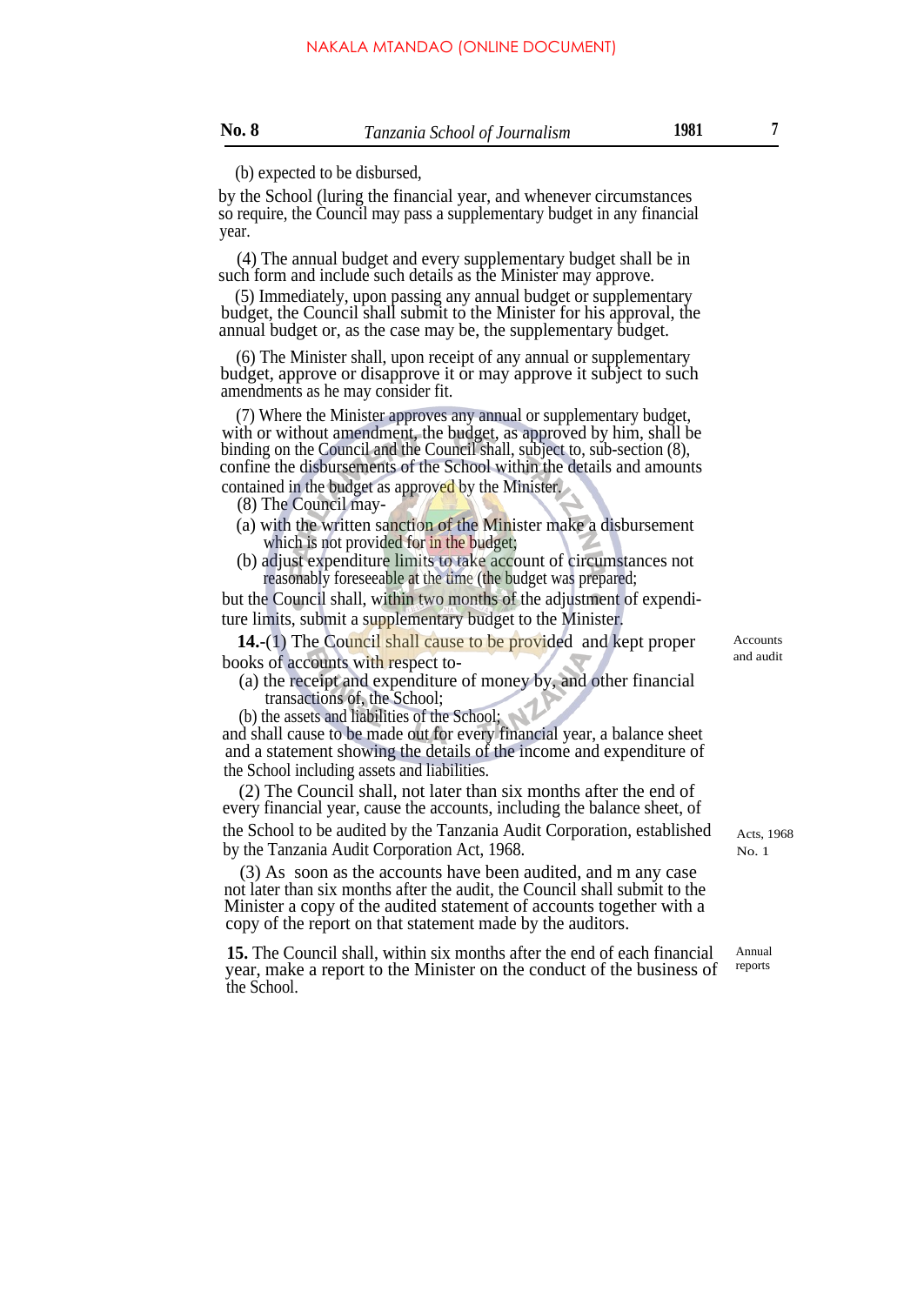|  | <b>No. 8</b> | Tanzania School of Journalism | 1981 |
|--|--------------|-------------------------------|------|
|--|--------------|-------------------------------|------|

**16.** The Minister shall as soon as practicable, and m any case not later than twelve months after the end of every financial year, lay before the National Assembly, the report made under section, 15, the audited statement of accounts and any report on that statement, made by the auditors.

investment

Acts 1967 No. 33

Remuneration of members of

**17.** With the prior approval of the Minister, the Council may, from time to time, invest any part of the moneys available in any fund in investments authorized by the Trustees Investment Act. 1967 for the investment of any trust fund.

#### **PART IV**

#### GENERAL PROVISIONS

**18.** The members of the Council shall be entitled to such remuneration, fees or allowances for expenses as the Minister may, upon the

recommendation of the Council, prescribe from time to time:

Council Provided that no remuneration, fees or allowances except as may be expressly authorized by the Minister, shall be paid to a member of the Council who is a public officer.

Power of Council to delegate

19.-(1) Subject to subsection (6) the Council may, from time to time, in writing and under the seal of the School, appoint committees of the Council and subject to such terms and conditions as it may specify. delegate to any of its committees or to any employee of the School. all or any of the powers and duties conferred or imposed, on the Council by or under this Act.

(2) A delegation under subsection (1) may be made to the holder of an office under the School specifying the office but without naming the holder of that office, and any person who occupies or performs, the duties of that office may, without further authority, perform or exercise the delegated duty or power in accordance with the delegation made by the Council.

(3) A delegation made under this section may be published in the *Gazette,* and upon being published, shall be judicially noticed and shall be presumed to be in force unless the contrary is proved.

(4) A delegation made under this section shall not prevent the Council from performing or exercising the duty or power delegated.

(5) The Council may revoke any delegation made by it under this section.

(6) The Council shall not have power under this section to delegate--

(a) the power to delegate; or

(b) the power to approve the annual budget or any supplementary budget, the balance sheet or any statement of accounts.

Laying of accounts before

National Assembly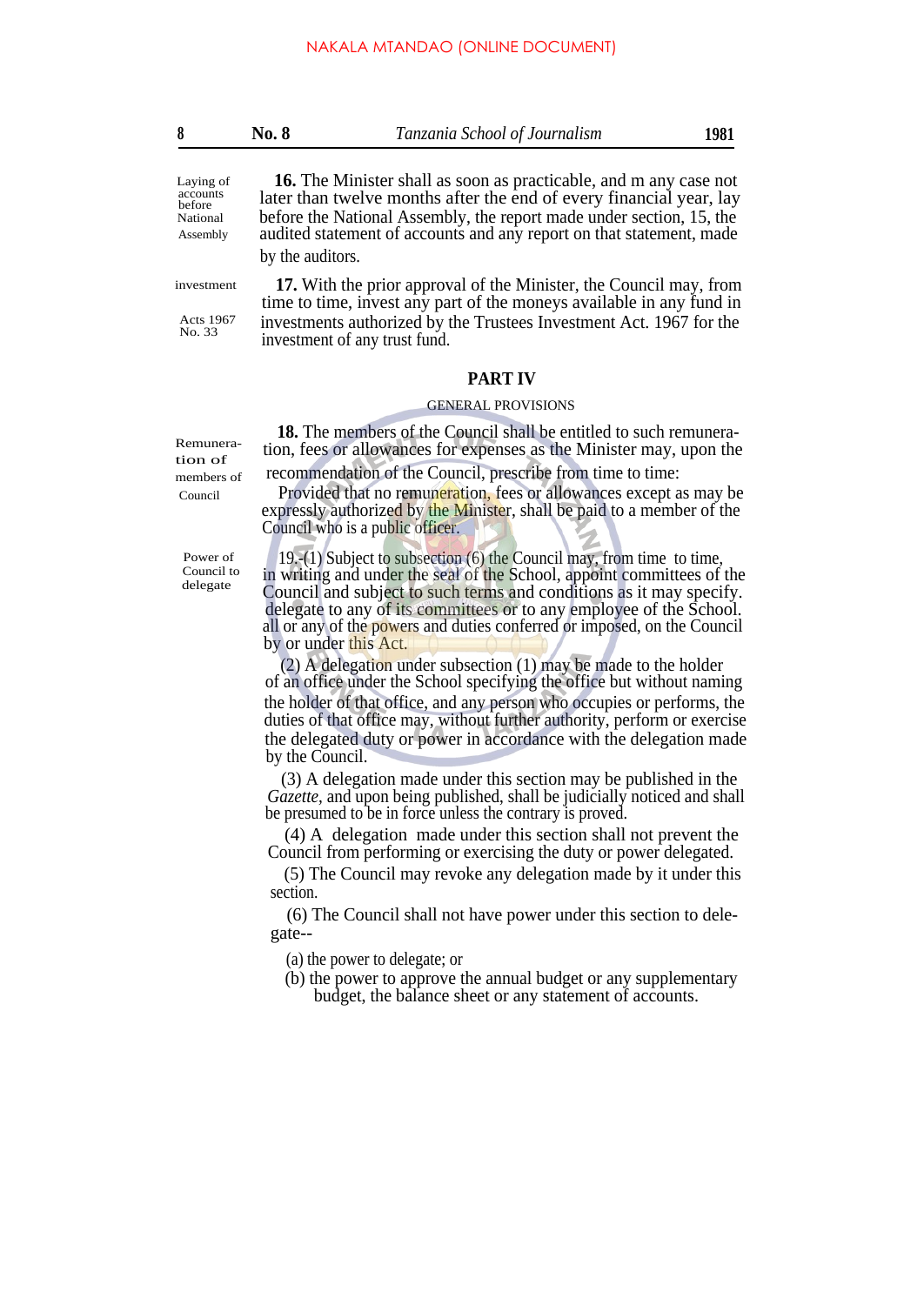| <b>No. 8</b> | Tanzania School of Journalism                                                                                                                                                                                                                                                                                                                                                                                                                                                                                                                                                                                                                                                                                                                                  | 1991 | 9                                                                                                                                                              |
|--------------|----------------------------------------------------------------------------------------------------------------------------------------------------------------------------------------------------------------------------------------------------------------------------------------------------------------------------------------------------------------------------------------------------------------------------------------------------------------------------------------------------------------------------------------------------------------------------------------------------------------------------------------------------------------------------------------------------------------------------------------------------------------|------|----------------------------------------------------------------------------------------------------------------------------------------------------------------|
| given.       | <b>20.</b> Without prejudice to section 284A of the Penal Code or of the<br>provisions of the Specified Officers (Recovery of Debts) Act, 1974. no<br>act or thing done or omitted <i>bona fide</i> by any member of the Council<br>or employee of the School in the execution or purported execution of<br>his duties as a member of the Council or employee of the School.<br>shall subject that person to any action, liability or demand of any kind.<br>21. The Minister may give to the Council directions of a general<br>or specific character and consistent with the purposes and provisions<br>of this Act, as to the performance by the Council of any of its functions<br>under this Act, and the Council shall give effect to every direction so |      | Liability of<br>Members of<br>Council etc<br>Cap. 16<br>Acts, 1970<br>No. 7<br>Acts, 1974<br>No. 37<br>Minister<br>may give<br>directions<br>to the<br>Council |
| regulations- | 22. With the approval of the Minister, the Council may Make<br>regulations for the better carrying out of the purposes of this Act, and<br>without prejudice to the generality of this subsection, may make                                                                                                                                                                                                                                                                                                                                                                                                                                                                                                                                                    |      | Regulation                                                                                                                                                     |
|              | (a) prescribing professional and sub-professional diplomas, certifi-<br>cates of different types and other awards which may be confer-<br>red or granted by the School;<br>(b) prescribing the conditions which must be satisfied before any<br>diploma, certificate or other award, may be granted:                                                                                                                                                                                                                                                                                                                                                                                                                                                           |      |                                                                                                                                                                |

- (c) prescribing the manner in which diplomas, certificates and other awards may be granted;
- (d) regulating the conduct of examinations.



1 -(1) The Council shall consist of-

 $\bullet$ 

- $(1 (1)$  The Council shall be appointed by the President; Composition Composition
- (b) the Principal;
- (c) not less than eight nor more than sixteen other members, who shall be appointed by the Minister.
- (2) The Council may appoint any employee of the School to be the Secretary to the Council.

**2.** The members shall elect one of their number to be the Vice-Chairman of the Council and any member elected as a Vice-Chairman shall, subject to his continuing to be a member, hold office for a term of one year from the date of his election, and shall be eligible for re-election.

**3.** In making appointments of members of the Council, the Minister shall ensure that every person appointed by him is a person who, in his opinion, has the necessary experience or qualification to enable that person to make a useful contribution to the deliberations of the Council and to assist the Council in the performance of its functions.

4.-(1) Subject to sub-paragraph (2), a member of the Council shall, unless his appointment is sooner determined by the appointing authority, or he otherwise ceases to be a member, hold office for such period as the appointing authority may specify in his appointment, or if no period is so specified, shall bold office for a term of three years from the date of his appointment, and shall be eligible for re-appointment.

(2) In the case of a member who is a member by virtue of his holding some other office, he shall cease to be a member upon his ceasing to hold that office.

of Council

Þ  $\blacksquare$ 

> Vice-Chairman

Duty of Minister to appointable person

Tenure of appointment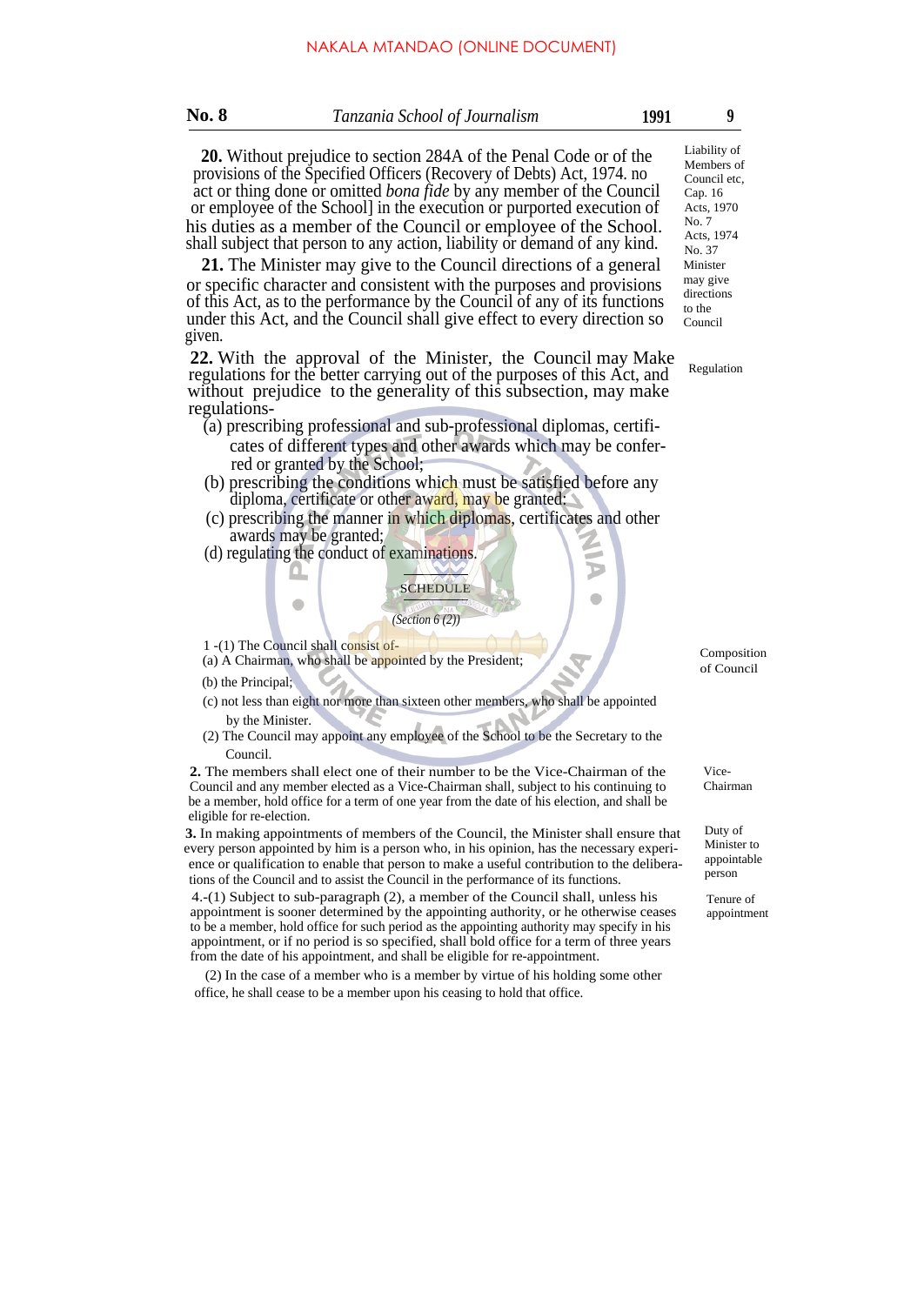# NAKALA MTANDAO (ONLINE DOCUMENT)

| 10                                                    | <b>No. 8</b>                 | Tanzania School of Journalism                                                                                                                                                                                                                                                                                                                                                 | 1991 |
|-------------------------------------------------------|------------------------------|-------------------------------------------------------------------------------------------------------------------------------------------------------------------------------------------------------------------------------------------------------------------------------------------------------------------------------------------------------------------------------|------|
|                                                       | member.                      | $(3)$ Any member, other than a member referred to in sub-paragraph $(2)$ , may at any<br>time resign by giving notice in writing to the President or, as the case may be, to the<br>Minister, and from the date specified in the notice or if no date is so specified, from the<br>date of the receipt of the notice by the President or the Minister, he shall cease to be a |      |
| Casual<br>vacancies                                   | ssor.                        | <b>5.</b> Where a member ceases to be a member for any reason before the expiration of<br>his term of office, the appointing authority may appoint another person in his place and<br>the person so appointed shall hold office for the remaining term of office of his predece-                                                                                              |      |
| Meeting of<br>the Council                             |                              | <b>6.</b> -(1) The Council shall ordinarily meet for the transaction of it-, business at the<br>times and at the places determined by it, but shall meet at least once every three months.                                                                                                                                                                                    |      |
|                                                       | of the members in office.    | (2) The Chairman, or in his absence the Vice-Chairman, shall preside at every meet-<br>ing of the Council, and shall call a special meeting upon a written request by a majority                                                                                                                                                                                              |      |
|                                                       |                              | (3) The Chairman, or in his absence the Vice-Chairman, shall preside at every meet-<br>ing of the Council. In the absence of both the Chairman and the Vice-Chairman the<br>members present shall appoint one of their number to preside over the meeting.                                                                                                                    |      |
|                                                       |                              | (4) The Chairman, or in his absence the Vice-Chairman, may invite any person who<br>is not a member to participate in the deliberations at any meeting of the Council, but any<br>person so invited shall not be entitled to vote.                                                                                                                                            |      |
| Quorum                                                |                              | 7. The quorum at any meeting of the Council shall be half of the members in office.                                                                                                                                                                                                                                                                                           |      |
| Decisions<br>of the<br>Council                        | vote.                        | <b>8.</b> -(1) Questions proposed at a meeting of the Council shall be decided by a majority<br>of the votes of the members present and voting and in the event of an equality of votes<br>the person presiding shall have a second or casting vote in addition to his deliberative                                                                                           |      |
|                                                       |                              | $(2)$ Notwithstanding sub-paragraph $(1)$ , a decision may be made by the Council<br>without a meeting by circulation of the relevant papers among the members, and the<br>expression of the view of the majority of the members.                                                                                                                                             |      |
| minutes of<br>meetings                                |                              | <b>9.</b> -(1) The Council shall cause to be recorded and kept minutes of all business condu-<br>cted or transacted at its meetings, and the minutes of each meeting of the Council shall<br>be read and confirmed, or amended and confirmed, at the next meeting of the Council<br>and signed by the person presiding at the meeting.                                        |      |
|                                                       |                              | (2) Any minutes purporting to be signed by the person presiding at a meeting of the<br>Council shall, in the absence of proof of error, be deemed to be a correct record of the<br>meeting whose minutes they purport to be.                                                                                                                                                  |      |
| Vacancies<br>etc, not to<br>invalidate<br>proceedings |                              | <b>10.</b> The validity of any act or proceeding of the Council shall not be affected by any<br>vacancy among its members or by any defect in the appointment of any of them.                                                                                                                                                                                                 |      |
| Orders,<br>directions<br>etc.                         | Council shall be signed by:- | 11. All orders, directions, notices or documents made or issued on behalf of the<br>(a) the chairman of the Council; or                                                                                                                                                                                                                                                       |      |
|                                                       | by the Principal.            | (b) the Principal or any other officer of the School authorized in writing in that behalf                                                                                                                                                                                                                                                                                     |      |
| Seal of the<br>School                                 |                              | 12. The seal of the School shall not be affixed to any instrument except in the presence<br>of the Chairman or the Vice-Chairman or the Principal or some other officer of the<br>School and at least one member of the Council.                                                                                                                                              |      |
| Council<br>may<br>regulate its<br>proceedings         | proceedings.                 | 13. Subject to the provisions of this Schedule, the Council may regulate its own                                                                                                                                                                                                                                                                                              |      |
|                                                       |                              |                                                                                                                                                                                                                                                                                                                                                                               |      |